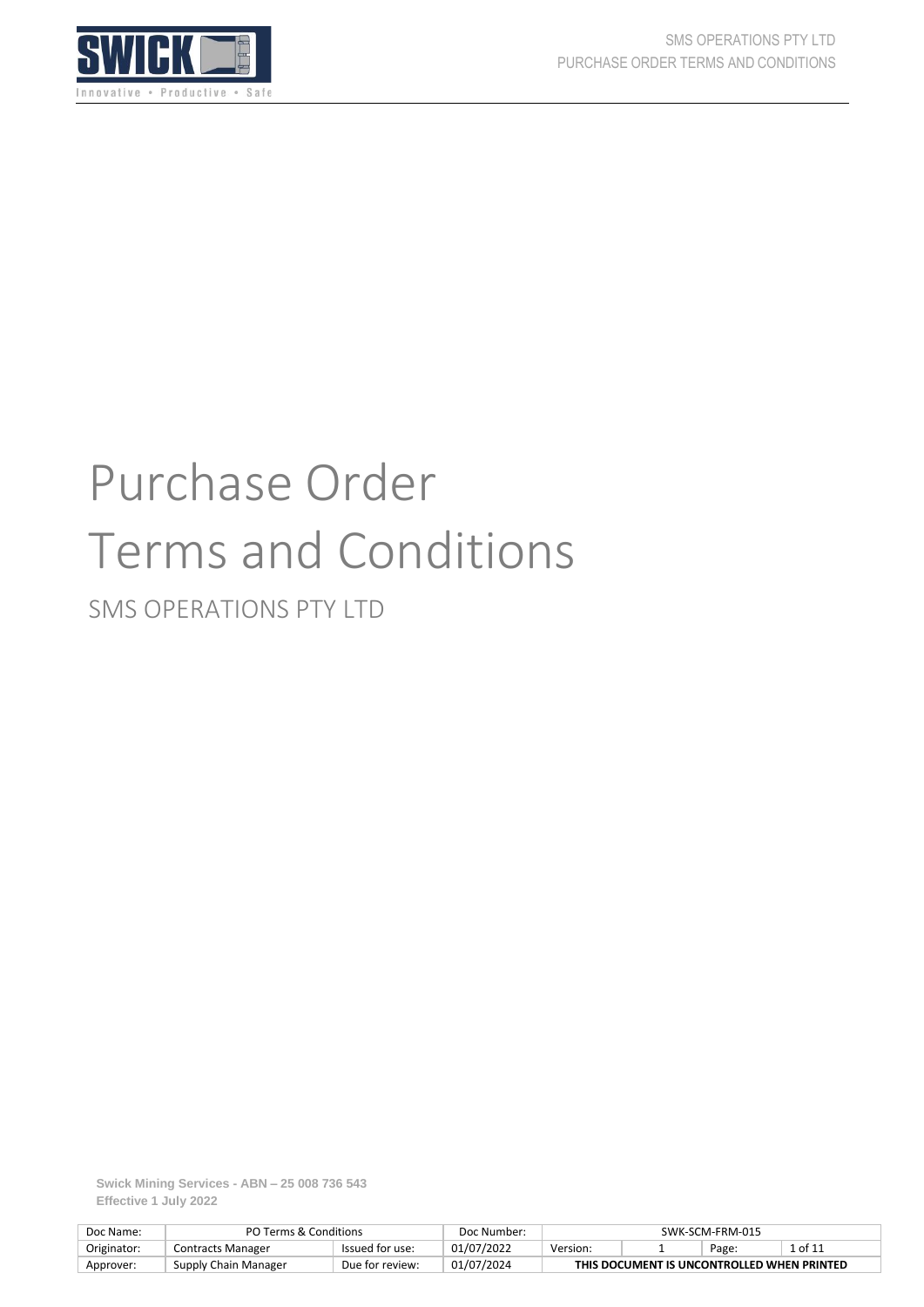

# **Table of Contents**

| $\mathbf 1$ . |  |
|---------------|--|
| 2.            |  |
| 3.            |  |
| 4.            |  |
| 5.            |  |
| 6.            |  |
| 7.            |  |
| 8.            |  |
| 9.            |  |
| 10.           |  |
| 11.           |  |
| 12.           |  |
| 13.           |  |
| 14.           |  |
| 15.           |  |
| 16.           |  |
|               |  |

| Doc Name:   | PO Terms & Conditions |                 | Doc Number: | SWK-SCM-FRM-015                            |  |  |  |  |
|-------------|-----------------------|-----------------|-------------|--------------------------------------------|--|--|--|--|
| Originator: | Contracts Manager     | Issued for use: | 01/07/2022  | 2 of 11<br>Version:<br>Page:               |  |  |  |  |
| Approver:   | Supply Chain Manager  | Due for review: | 01/07/2024  | THIS DOCUMENT IS UNCONTROLLED WHEN PRINTED |  |  |  |  |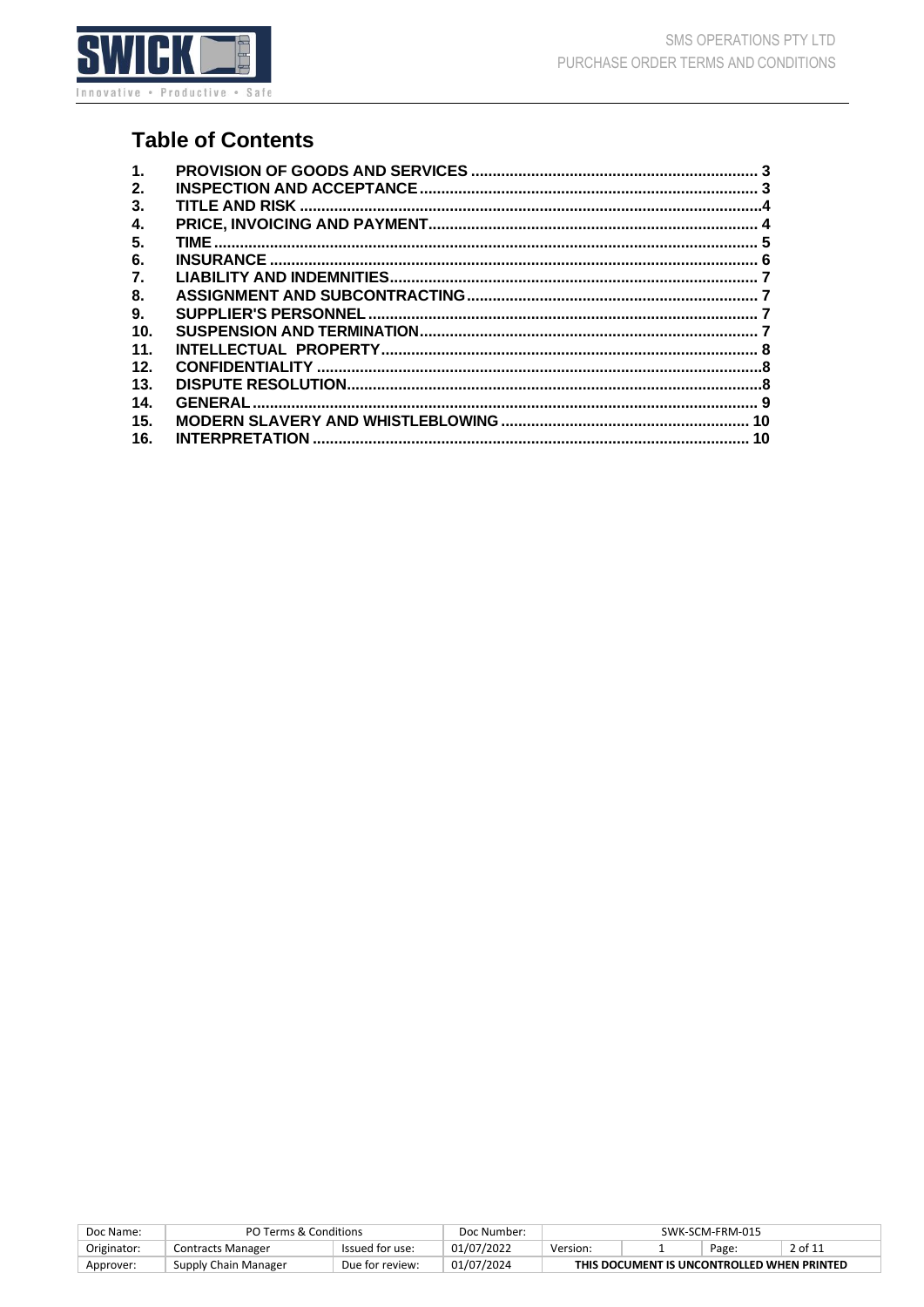

#### <span id="page-2-2"></span><span id="page-2-0"></span>**1. PROVISION OF GOODS AND SERVICES**

- (a) The Supplier will supply the Goods and Services referred to in the Purchase Order on the terms and conditions set out in:
	- (i) these Purchase Order Terms and Conditions; and
	- (ii) the Purchase Order and any documents referred to therein,
	- (iii) (collectively, this Agreement). In the event of any conflict between these Purchase Order Terms and Conditions and the Purchase Order and documents referred to in the Purchase Order, the documents will take precedence in the order listed above.
- (b) The Supplier must, in providing the Goods and Services, use its best endeavours not to interfere with any of the Company's activities or the activities of any other person on the Company's sites or premises and ensure that (in connection with the provision of the Goods and Services) the Company's sites and premises are left secure, clean, orderly and fit for immediate use.
- (c) The Supplier must obtain and maintain (at their own expense) any authorisations, licences, permits or consents necessary for providing the Goods and Services.
- (d) The Supplier represents and warrants on a continuing basis that the Goods and Services will:
	- (i) comply with any relevant legislation, standards and industry best practices;
	- (ii) conform to the description, data, drawings, plans, specifications, and performance or operation criteria (as applicable) contained or referred to in this Agreement, and any samples which have been provided by or on behalf of the Supplier;
	- (iii) be supplied with copies of all material safety data sheets for dangerous goods;
	- (iv) be free from any defect in design, workmanship and makeup;
	- (v) be provided with due care and skill and be of high quality and workmanship;
	- (vi) be provided by appropriately qualified, competent, skilled, experienced and professional personnel;
	- (vii) be fit for the purpose stated in or otherwise reasonably inferred from this Agreement; and
	- (viii) not infringe or contribute to the infringement of any intellectual property rights.
- (e) Unless this Agreement specifies otherwise, the Supplier must supply, at its own expense, all labour, plant, equipment, tools, appliances or other property and items the Supplier requires to fulfil its obligations under this Agreement.
- (f) Any plant, equipment, tools, appliances or other property and items that the Company provides to the Supplier are used at the Supplier's own risk and remain the property of the Company and must only be used for the purposes of fulfilling the Supplier's obligations under this Agreement.

#### <span id="page-2-1"></span>**2. INSPECTION AND ACCEPTANCE**

- (a) If the Company or any of its Personnel signs a docket or other document required by the Supplier to acknowledge performance, acceptance or delivery of any Goods and Services, the Company will not thereby be taken to have accepted the Goods and Services as being in accordance with this Agreement (whether as to quality or quantity). This applies notwithstanding any terms and conditions appearing on any such docket or document.
- <span id="page-2-3"></span>(b) If any Goods and Services delivered by the Supplier to the Company do not comply with the requirements of this
- (c) Agreement (including any warranty given under this Agreement) (a Defect) the Company may:
	- (i) reject the relevant Goods by returning them to the Supplier;
	- (ii) reject the relevant Services by notifying the Supplier inwriting; or
	- (iii) require the Supplier to repair, rectify or resupply the relevant Goods and Services at its cost (including the cost of transport).
- (d) The Supplier must refund, when requested, any payments made by the Company in respect of Defective Goods and Services which the Company rejects.

| Doc Name:   | PO Terms & Conditions |                 | Doc Number: | SWK-SCM-FRM-015                            |  |  |  |  |
|-------------|-----------------------|-----------------|-------------|--------------------------------------------|--|--|--|--|
| Originator: | Contracts Manager     | Issued for use: | 01/07/2022  | 3 of 11<br>Version:<br>Page:               |  |  |  |  |
| Approver:   | Supply Chain Manager  | Due for review: | 01/07/2024  | THIS DOCUMENT IS UNCONTROLLED WHEN PRINTED |  |  |  |  |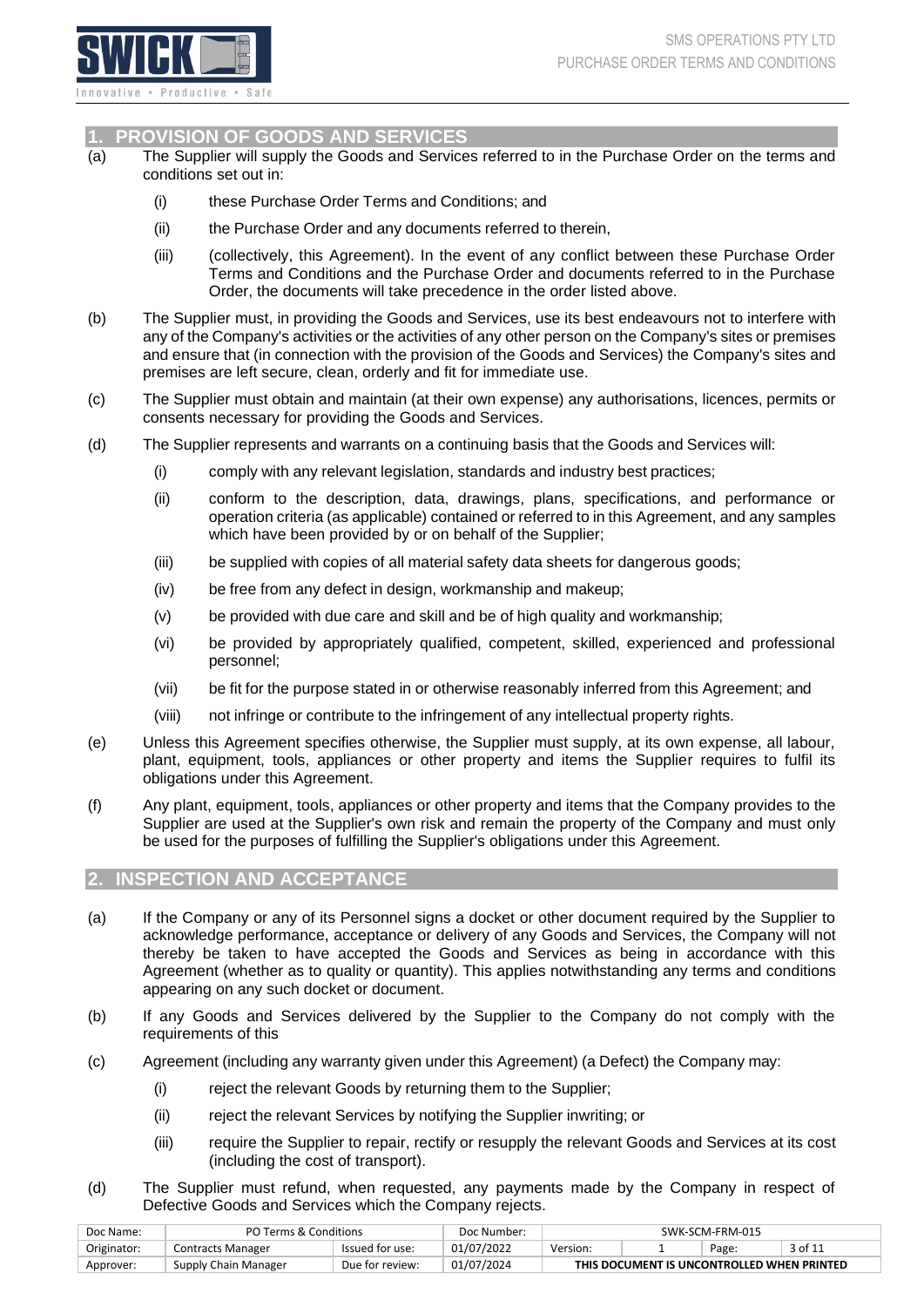

- (e) The Supplier must reimburse the Company for any expenses the Company incurs in returning or repairing Defective Goods and in rectifying Defective services.
- (f) If, at any time during a period of 12 months after delivery of the Goods or completion of the Services, the Company becomes aware of a Defect , and the Company notifies the Supplier of such Defect within that period, the Supplier must at its own cost immediately rectify the Defect so that the relevant Goods and Services comply with the requirements of this Agreement.

# <span id="page-3-0"></span>**3. TITLE AND RISK**

- (a) Risk in the Goods passes to the Company when the Goods are delivered to the Delivery Point.
- (b) Title in the Goods passes to the Company on the earlier of risk passing to the Company and payment of the Price.
- (c) The Supplier warrants that immediately prior to delivery of the Goods, it has complete ownership of the Goods free of any Security Interest and will provide the Goods to the Company on that basis and the Company will be entitled to clear, complete and quiet possession of the Goods.
- (d) The Supplier hereby waives any Security Interest it may have over the Goods which are delivered to the Company pursuant to this Agreement.

#### <span id="page-3-1"></span>**4. PRICE, INVOICING AND PAYMENT**

- (a) In this clause 4, terms or expressions which have a defined meaning in the GST Act have the same meaning given in the GST Act. The GST Act means A New Tax System (Goods and Services Tax) Act 1999 (Cth).
- (b) Subject to the Supplier's performance of its obligations under this Agreement, the Company must pay the Supplier the Price in accordance with this Agreement.
- (c) The Price is inclusive of all duties and taxes (except GST) and costs incurred by the Supplier and its Personnel in providing the Goods and Services including all charges for packaging, packing, insurance, delivery and unloading of the Goods and the cost of any items used or supplied in conjunction with the Services. The Price is fixed and will not be subject to variation for rise and fall, exchange rate variations or any other variation.
- (d) The Supplier must submit tax invoices to the Company no earlier than (as applicable):
	- (i) upon delivery and acceptance of the Goods as set out in clause 2, unless the Company has agreed to make a partial or full upfront payment in which case the invoice should reflect the amount agreed to be paid upfront;
	- (ii) on completion of the Services, unless this Agreement states that progress payments are to be made; and
	- (iii) where this Agreement specifies that progress payments will be made for the provision of Services, at the times and for the amounts stated in this Agreement.
- (e) The tax invoice must contain or have attached to it the following information:
	- (i) the agreement number or Purchase Order number;
	- (ii) a brief description of the Goods and Services supplied;
	- (iii) the Price relating to the Goods and/or Services, broken down to reflect the Price components in this Agreement;
	- (iv) any further information stipulated in the GST Act or any other applicable tax legislation, or by the Company, so that the Company will receive the benefit of any tax credit or refund in relation to the supply of the Goods and/or Services; and
	- (v) such other accurate verification documentation as may be requested by the Company.
- (f) Subject to the Supplier complying with this clause 4, the Company will pay all invoices rendered to the Company by the Supplier for Goods and Services provided in accordance with the terms of this Agreement within 60 days from the end of the month of receipt of that invoice upon receipt of the goods.

| Doc Name:   | PO Terms & Conditions |                 | Doc Number: | SWK-SCM-FRM-015                            |  |       |         |  |
|-------------|-----------------------|-----------------|-------------|--------------------------------------------|--|-------|---------|--|
| Originator: | Contracts Manager     | Issued for use: | 01/07/2022  | Version:                                   |  | Page: | 4 of 11 |  |
| Approver:   | Supply Chain Manager  | Due for review: | 01/07/2024  | THIS DOCUMENT IS UNCONTROLLED WHEN PRINTED |  |       |         |  |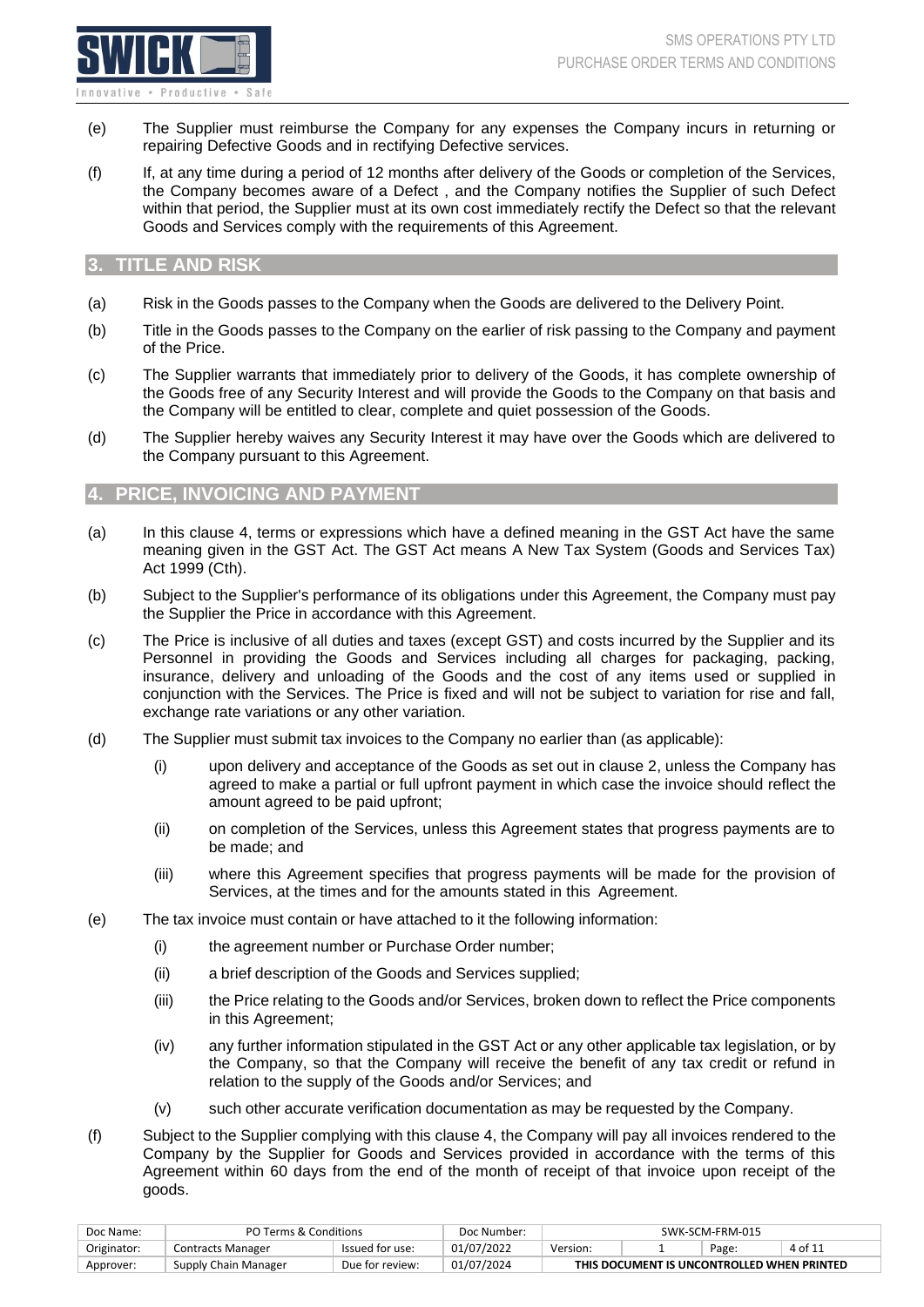

- (g) If the Company disputes any amount claimed by the Supplier to be due and payable, the Company will pay the undisputed part of the invoice (if any) and withhold the balance pending resolution of the dispute. If the resolution of the dispute determines that the Company must pay an amount to the Supplier, the Company will pay that amount upon resolution of the dispute.
- (h) Where a Price is calculated on a 'cost plus', 'schedule of rates' or 'per day' basis, the Company may audit the Supplier's records in connection with the provision of the Goods and Services to determine if the Price has been correctly calculated at any time within 12 months after submission of the relevant tax invoice. The Supplier must provide all access to the Supplier's records as is reasonably required by the Company for the purposes of such an audit.
- (i) If any supply made under this Agreement is or becomes subject to GST, the party to whom the supply is made must pay to the party making the supply, in addition to any consideration payable, an amount on account of GST. If any party is required to reimburse or indemnify the other party for a cost, expense or liability (Cost) incurred by the other party, the amount of that Cost for the purpose of this Agreement is the amount of the Cost incurred less the amount of any credit or refund of GST which the party incurring the Cost is entitled to claim.
- (j) If the Company is entitled to an exemption or concession concerning any tax or import duty or import tariff with respect to the Goods and Services, the Supplier must apply for that concession or exemption and as far as possible promptly pass on to us the benefit of that concession or exemption.
- (k) The Company may withhold, retain or set off from any payment due to the Supplier under this Agreement any or all monies due, or becoming due, to the Company by the Supplier in connection with this Agreement or otherwise.
- (l) All payments by the Company will be on account only and will not be an admission that the Goods and Services comply with this Agreement.
- (m) Unless otherwise agreed, any money payable to the Supplier is to be paid in Australian Dollars.

#### <span id="page-4-0"></span>**5. TIME**

- (a) The Supplier must perform the Services:
	- (i) if there is a Term, for the Term; or
	- (ii) if there is no Term, until completion of the Services (and in any event, so that the Services are completed by the Delivery Date).
- (b) The Supplier must deliver the Goods to the Delivery Point by the Delivery Date.
- (c) The Company is not obliged to accept early performance of the Services or delivery of the Goods prior to the Delivery Date unless agreed in writing.
- (d) The Supplier must notify the Company immediately upon the Supplier becoming aware or having reasonable grounds to believe that it will not be able to:
	- (i) deliver the Goods to the Delivery Point by the Delivery Date; or
	- (ii) complete the Services by the Delivery Date.
- <span id="page-4-1"></span>(e) The Delivery Date and/or Term will be extended where the Supplier is delayed in the performance of the Services or delivery of the Goods by an act, omission or default of the Company (or its agents or employees). The period of an extension to the Delivery Date and/or Term will be determined by the Company, acting reasonably.

| Doc Name:   | PO Terms & Conditions |                 | Doc Number: | SWK-SCM-FRM-015                            |  |       |         |  |
|-------------|-----------------------|-----------------|-------------|--------------------------------------------|--|-------|---------|--|
| Originator: | Contracts Manager     | Issued for use: | 01/07/2022  | Version:                                   |  | Page: | 5 of 11 |  |
| Approver:   | Supply Chain Manager  | Due for review: | 01/07/2024  | THIS DOCUMENT IS UNCONTROLLED WHEN PRINTED |  |       |         |  |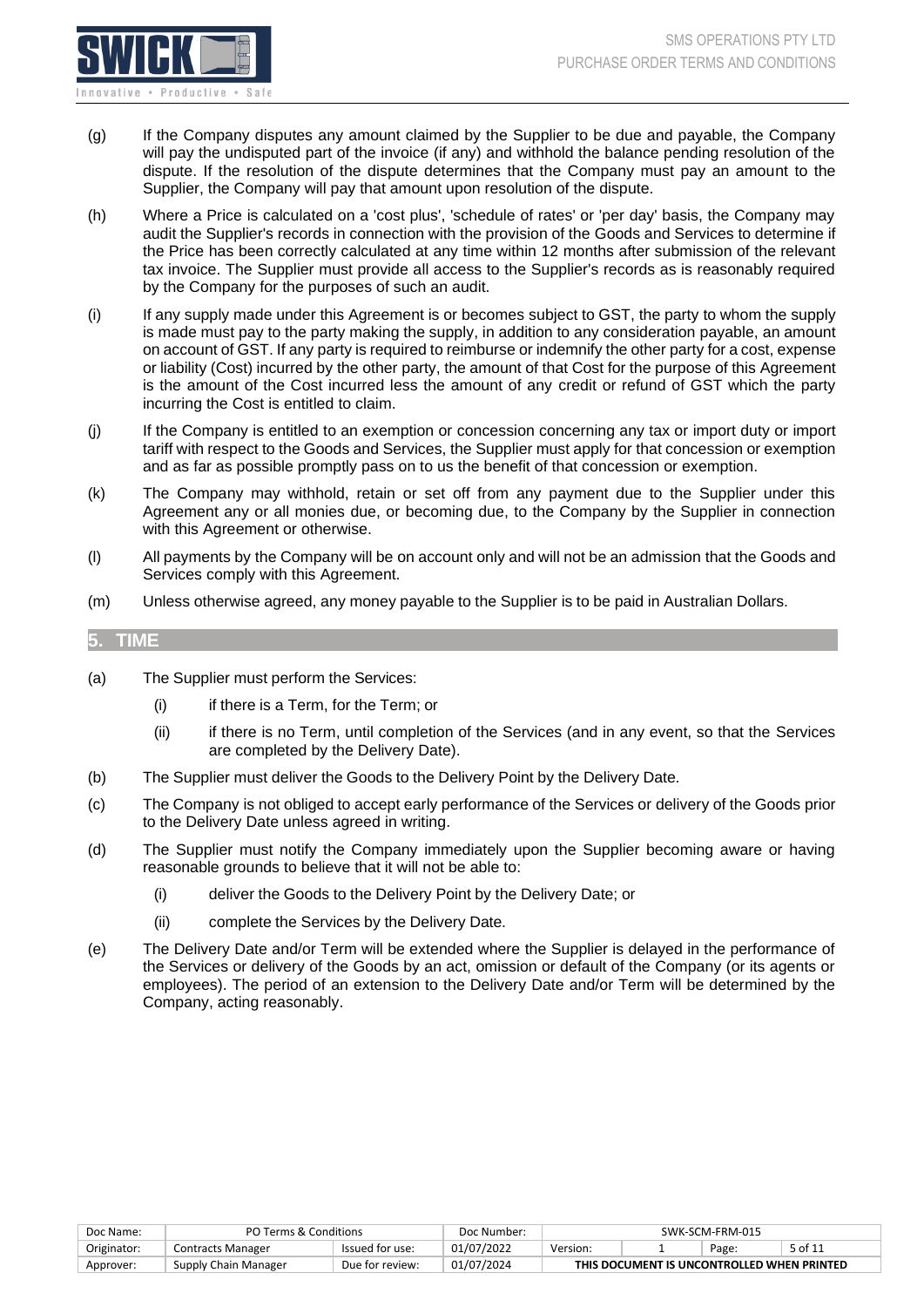

#### <span id="page-5-0"></span>**6. INSURANCE**

- <span id="page-5-1"></span>(a) The Supplier must take out and maintain, and must ensure that its subcontractors take out and maintain, the following insurance policies:
	- (i) public and products liability insurance with a minimum cover of \$20 million in relation to any one occurrence and unlimited as to the number of claims (in the aggregate with respect to products liability);
	- (ii) workers compensation insurance covering liability arising out of death of or injury to persons employed (or deemed to be employed) by the Supplier in connection with the Supplier's performance of its obligations under this Agreement (including statutory and common law liability). The workers compensation insurance policy must:
		- A. comply with all statutory requirements including providing compulsory statutory workers compensation benefits;
		- B. provide common law liability to a limit of not less than \$50 million in relation to any one occurrence and unlimited as to the number of occurrences;
		- C. include a principal's indemnity extension for both statutory benefits and common law, in favour of the Company; and
		- D. include a waiver of subrogation in favour of the Company;
	- (iii) insurance which covers the Goods for not less than the replacement value of the Goods, which insurance must be maintained until the Goods are accepted by the Company and title is transferred to the Company;
	- (iv) if the provision of the Goods and Services requires the Supplier to:
		- A. provide or use plant and equipment plant and equipment insurance for an amount not less than the market value of such plant and equipment;
		- B. transport Goods goods in transit insurance for the full replacement value of such Goods;
		- C. use motor vehicles or other road registered plant on the Company's sites or premises– liability
		- D. insurance with a minimum cover of \$20 million per claim and unlimited as to the number of claims; or
		- E. provide directly or indirectly professional services professional indemnity insurance with a minimum cover of \$5 million per claim and in the aggregate for all claims arising from the same event; and
	- (v) any other insurances required by law.
- <span id="page-5-2"></span>(b) The insurance policies the Supplier is required to take out and maintain in accordance with clauses [6\(a\)\(i\)](#page-5-1) and [6\(a\)\(iv\)\(C\)](#page-5-2) must include an extension to indemnify the Company as principal for legal liability arising out of or in connection with the Supplier's performance of its obligations under this Agreement.
- (c) The insurance policies required to be maintained under this clause 6 must be maintained until the Goods and Services have been supplied, except in the case of professional indemnity insurance which must be maintained for a further period of 7 years.
- (d) Before commencing the provision of Goods and Services (and at any other time upon request by the Company), the Supplier must provide the Company certificates of currency for any insurances required to be held by the Supplier under this Agreement. All costs incurred by the Company as a consequence of the Supplier not maintaining such insurances will be a debt due from the Supplier to the Company.
- (e) The Supplier shall ensure that each of its subcontractors involved in the supply of the Goods and Services maintains insurance in the same manner and to the same extent as the Supplier and shall procure that its subcontractors' insurances are extended to protect the Company in the same manner as provided in this clause 6 with respect to Supplier's insurances.

| Doc Name:   | PO Terms & Conditions |                 | Doc Number: | SWK-SCM-FRM-015                            |  |  |  |  |
|-------------|-----------------------|-----------------|-------------|--------------------------------------------|--|--|--|--|
| Originator: | Contracts Manager     | Issued for use: | 01/07/2022  | 6 of 11<br>Version:<br>Page:               |  |  |  |  |
| Approver:   | Supply Chain Manager  | Due for review: | 01/07/2024  | THIS DOCUMENT IS UNCONTROLLED WHEN PRINTED |  |  |  |  |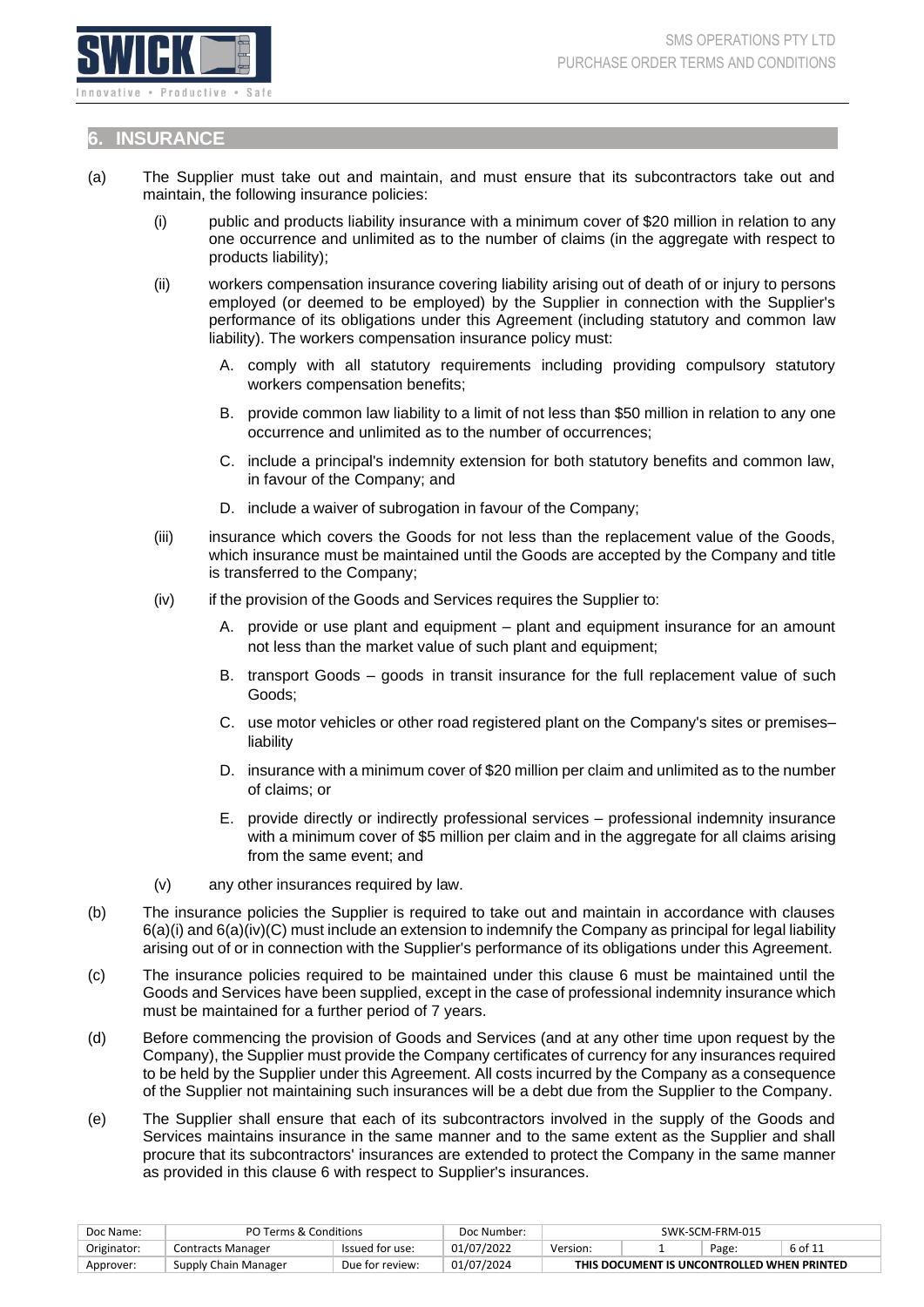

# <span id="page-6-4"></span><span id="page-6-0"></span>**7. LIABILITY AND INDEMNITIES**

- (a) The Supplier and its Personnel enter the Company's sites and premises at the Supplier's own risk.
- (b) The Supplier is liable for and must indemnify the Company and keep it indemnified from and against any liability and any loss or damage of any kind whatsoever arising out of or in connection with any negligent act, negligent omission or breach of this Agreement by the Supplier, except to the extent that the liability, loss or damage is caused by an act or omission of the Company.
- (c) The Supplier will indemnify the Company against all claims in regard to wages or other employmentrelated benefits that may become due and payable to the Supplier's employees and the employees of its subcontractors and all claims of its subcontractors and contractors of goods, labour or services provided in connection with the performance of this Agreement.
- (d) Neither party is liable to the other party for any loss of use, loss of revenue, loss of profit, loss of product or production, business interruption, loss of business opportunity, loss of savings, loss of use of capital or loss of goodwill arising out of or in connection with this Agreement except in relation to:
	- (i) any liability in respect of death or injury to persons or damage to property;
	- (ii) loss or liability to the extent that the Supplier is indemnified for the liability under any policy of insurance that it is required to maintain under this Agreement or would have been indemnified if it had complied with its obligations under this Agreement and the insurance policies;
	- (iii) breach of the warranty in clause [11\(c\);](#page-7-3) or
	- (iv) liability for wilful misconduct in breach of this Agreement which has substantial harmful consequences for the other party (including an intentional unlawful abandonment of this Agreement) or conduct which is so grossly careless that it amounts to a reckless disregard for the harmful, foreseeable and avoidable consequences which may result from it.
- (e) Each indemnity in this Agreement is a continuing obligation, separate and independent from the other obligations of the parties, and survives termination, completion or expiration of this Agreement.

#### <span id="page-6-1"></span>**8. ASSIGNMENT AND SUBCONTRACTING**

- (a) The Supplier may not assign all or any part of its rights or transfer its obligations under this Agreement without the Company's prior written consent.
- (b) The Company may assign all or any part of its rights or transfer its obligations under this Agreement without the Supplier's prior written consent.
- (c) The Supplier must not subcontract all or any part of its obligations under this Agreement without the Company's prior written consent, which consent must not be unreasonably withheld.
- (d) No subcontract, delegation or other similar arrangement (whether with or without the consent of the Company) in any way relieves the Supplier from full responsibility for the supply of the Goods and Services and the performance of its obligations in accordance with this Agreement.

## <span id="page-6-2"></span>**9. SUPPLIER'S PERSONNEL**

The Supplier must ensure that its Personnel comply with this Agreement as if they were parties to it and the Supplier is liable for any acts, omissions and breaches of this Agreement by its Personnel as if those acts, omissions or breaches were those of the Supplier.

#### <span id="page-6-3"></span>**10.SUSPENSION AND TERMINATION**

(a) To the extent permitted by law, the Company may at any time and for any reason, suspend performance of this Agreement by giving the Supplier notice. If the Supplier receives a notice of suspension from the Company, the Supplier must immediately suspend performance of the relevant obligations until such time as the Company directs the Supplier to resume performance of those obligations by notice in writing. The Supplier will be entitled to payment of any additional direct costs which are unavoidably incurred as evidenced by supporting documents as a result of the suspension, provided that the suspension was not necessary because of an act, default or omission of the Supplier.

| Doc Name:   | PO Terms & Conditions |                 | Doc Number: | SWK-SCM-FRM-015                            |         |  |  |  |
|-------------|-----------------------|-----------------|-------------|--------------------------------------------|---------|--|--|--|
| Originator: | Contracts Manager     | Issued for use: | 01/07/2022  | Version:                                   | 7 of 11 |  |  |  |
| Approver:   | Supply Chain Manager  | Due for review: | 01/07/2024  | THIS DOCUMENT IS UNCONTROLLED WHEN PRINTED |         |  |  |  |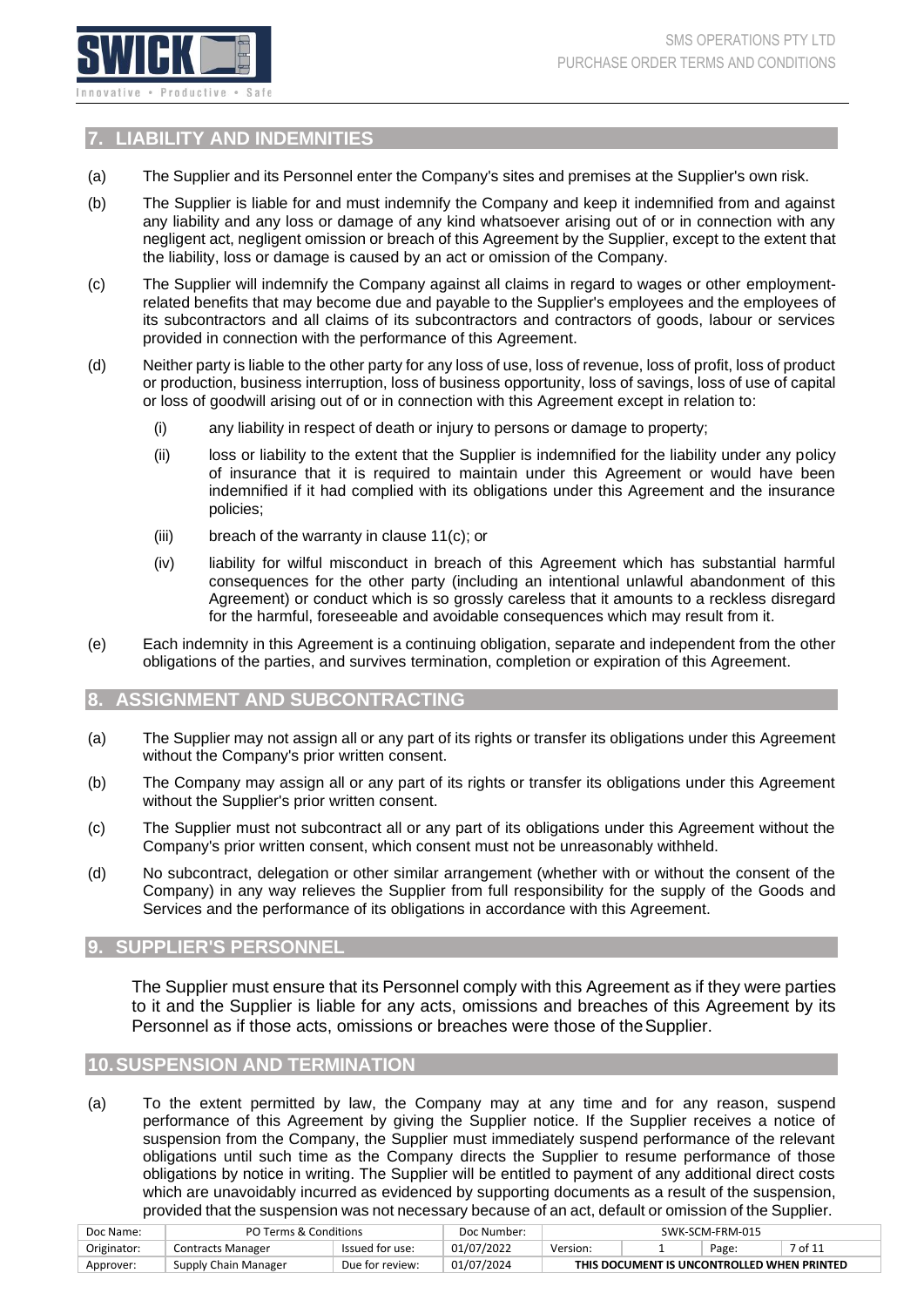

- (b) The Company may immediately terminate this Agreement by notice in writing to the Supplier if:
	- (i) the Supplier becomes insolvent, bankrupt or is convicted of a criminal offence;
	- (ii) the Supplier breaches any obligation under this Agreement which is unable to be remedied or, if it is able to be remedied, is not remedied within 14 days of the Company giving the Supplier notice to do so; or
	- (iii) in the Company's reasonable opinion, the Supplier or its Personnel have engaged in any unsafe work practices in connection with this Agreement.
- <span id="page-7-4"></span>(c) The Supplier may terminate this Agreement if:
	- (i) the Company does not pay the Supplier any undisputed money due and owing to it under this Agreement; and
	- (ii) the Company does not pay that money within a further period of 20 Business Days after the Supplier serves written notice on the Company requiring payment.
- (d) If this Agreement is terminated under clause [10\(b\) o](#page-6-4)r [10\(c\), t](#page-7-4)he respective rights and liabilities of the parties will be the same as they would be at common law if the defaulting party had wrongfully repudiated this Agreement and the other party elected to treat this Agreement as at an end and recover damages.
- (e) Unless expressly stated otherwise, termination of this Agreement for any reason does not affect the rights or obligations of a party which have accrued prior to termination.

## <span id="page-7-0"></span>**11.INTELLECTUAL PROPERTY**

- (a) The Supplier hereby grants to the Company a non-exclusive, irrevocable, perpetual, royalty free licence to use, modify, adapt or sublicence any intellectual property in the Goods, Services or documentation provided by the Supplier under this Agreement.
- (b) The Supplier must do all things necessary to give full effect to the rights and obligations contained in this clause 11.
- <span id="page-7-3"></span>(c) The Supplier warrants that provision of the Goods and Services will not infringe the intellectual property rights of any third party and that it has all intellectual property consents, licences and rights necessary to perform its obligations under this Agreement.

#### <span id="page-7-1"></span>**12.CONFIDENTIALITY**

- (a) Except to the extent necessary to comply with its obligations under this Agreement, the Supplier must not disclose to any person any information (including the existence of or terms of this Agreement) owned or relating to the Company, its business or its Personnel or customers without the written consent of the Company except to the extent required by law or the rules of any securities exchange.
- (b) The Supplier must not advertise or issue any information, publication, document or article for publication or media releases or other publicity relating to this Agreement, or the Company's business without the prior written approval of the Company.
- (c) The obligations in this clause 12 survive termination of this Agreement.

#### <span id="page-7-2"></span>**13.DISPUTE RESOLUTION**

- <span id="page-7-6"></span>(a) Subject to clause [13\(b\),](#page-7-5) any dispute arising in relation to this Agreement (Dispute) must be determined in accordance with this clause 13.
- <span id="page-7-5"></span>(b) Clause [13\(a\) d](#page-7-6)oes not prevent either party from applying to the Supreme Court of Western Australia for urgent injunctive relief in relation to this Agreement.
- (c) If a party alleges a Dispute has arisen it must give notice of that fact to the other party (Dispute Notice).
- (d) Within ten Business Days of service of a Dispute Notice, the Company's representative and a senior representative of the Supplier must meet and, confidentially and in good faith, attempt to resolve the Dispute. If the Dispute is not resolved within ten Business Days of the last date for the meeting of delegates under this clause, the matter will be and is hereby referred to confidential arbitration.

| Doc Name:   | PO Terms & Conditions    |                 | Doc Number: | SWK-SCM-FRM-015                            |  |  |  |  |
|-------------|--------------------------|-----------------|-------------|--------------------------------------------|--|--|--|--|
| Originator: | <b>Contracts Manager</b> | Issued for use: | 01/07/2022  | 8 of 11<br>Version:<br>Page:               |  |  |  |  |
| Approver:   | Supply Chain Manager     | Due for review: | 01/07/2024  | THIS DOCUMENT IS UNCONTROLLED WHEN PRINTED |  |  |  |  |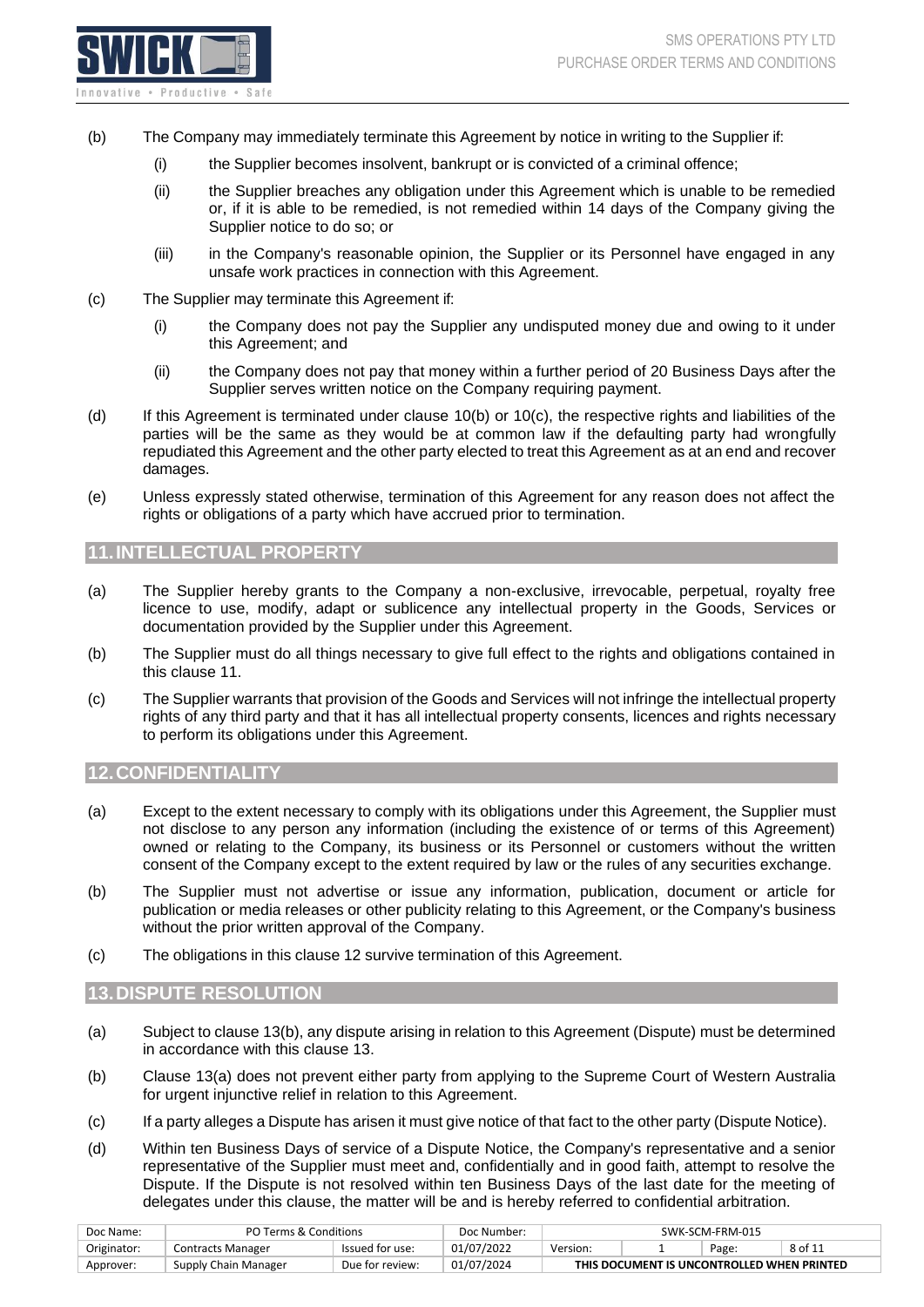

- (e) The seat of the arbitration will be Perth, Western Australia and the arbitration is to take place in Perth before one arbitrator. The arbitrator will be nominated by the President of the Resolution Institute, Australia upon the application of either party. The arbitration will be conducted in accordance with the Resolution Institute Arbitration Rules (as amended by the Resolution Institute from time to time).
- (f) To the extent permitted by law, the parties agree that:
	- (i) the powers conferred and restrictions imposed on a court by Part 1F of the Civil Liability Act 2002 (WA) are not conferred or imposed on an arbitrator appointed under this clause 13; and
	- (ii) an arbitrator appointed under this clause 13 will have no power to make an order or award in respect of a Dispute by applying or considering the provisions of Part 1F of the Civil Liability Act 2002 (WA) (or any equivalent statutory provisions in any other state or territory) which might, in the absence of this clause 13, have applied to any Dispute referred to arbitration.

#### <span id="page-8-0"></span>**14.GENERAL**

- (a) In performing this Agreement, the Supplier must comply with:
	- (i) all applicable laws and the terms of any applicable licences or permits; and
	- (ii) the Policies, in so far as they are applicable to the delivery of the Goods and Services.
- (b) This Agreement:
	- (i) subject to paragraphs (ii) and (iii), supersedes all other communications and negotiations (whether oral or written) between the Supplier and the Company and any written terms of the Supplier, in relation to the Goods and Services and constitutes the entire agreement between the Supplier and the Company in respect of those Goods and Services;
	- (ii) is to be read subject to any written and signed notice of award or contract between the parties in relation to the Goods and Services and the terms of any such written and signed notice of award or contract will apply to the exclusion of the terms of this Agreement; and
	- (iii) will be superseded by any subsequent written and signed notice or award or contract between the parties that relates to the Goods and Services, where the parties have agreed that the award or contract will apply retrospectively to any such Goods and Services.
- (c) Unless expressly stated otherwise, where a right or remedy is conferred on the Company under this Agreement, that right or remedy is in addition to, and not in substitution of, any other right or remedy conferred on the Company under this Agreement or according to law.
- (d) This Agreement is governed by the laws of Western Australia.
- (e) Where this Agreement allows the Company a discretion as to whether to do or not do any act, matter or thing of any kind, or confers on the Company a power or determination or right of opinion, approval, consent or the like, that discretion, power or right is absolute, unless this Agreement expressly states otherwise, and the Company is not obliged to give its reasons.
- (f) Each party will bear its own costs in relation to:
	- (i) the negotiation, preparation and execution of this Agreement and any further documentation required; and
	- (ii) the performance of its obligations under this Agreement, except where otherwise expressly stated in this Agreement.
- (g) No variation of this Agreement is effective unless made in writing and signed by each party. Any variation will only be applicable to the specific Purchase Order and will not apply to past or future Purchase Orders nor oblige the Company to agree to such a variation for any other Purchase Orders.
- (h) No waiver of a right or remedy under this Agreement is effective unless it is in writing and signed by the party granting it. A single or partial waiver or exercise of a right or remedy under this Agreement does not prevent a further exercise of that or of any other right or remedy. Failure to exercise or delay in exercising a right or remedy under this Agreement does not operate as a waiver or prevent further exercise of that or any other right or remedy.

| Doc Name:   | PO Terms & Conditions |                 | Doc Number: | SWK-SCM-FRM-015                            |  |       |         |  |
|-------------|-----------------------|-----------------|-------------|--------------------------------------------|--|-------|---------|--|
| Originator: | Contracts Manager     | Issued for use: | 01/07/2022  | Version:                                   |  | Page: | 9 of 11 |  |
| Approver:   | Supply Chain Manager  | Due for review: | 01/07/2024  | THIS DOCUMENT IS UNCONTROLLED WHEN PRINTED |  |       |         |  |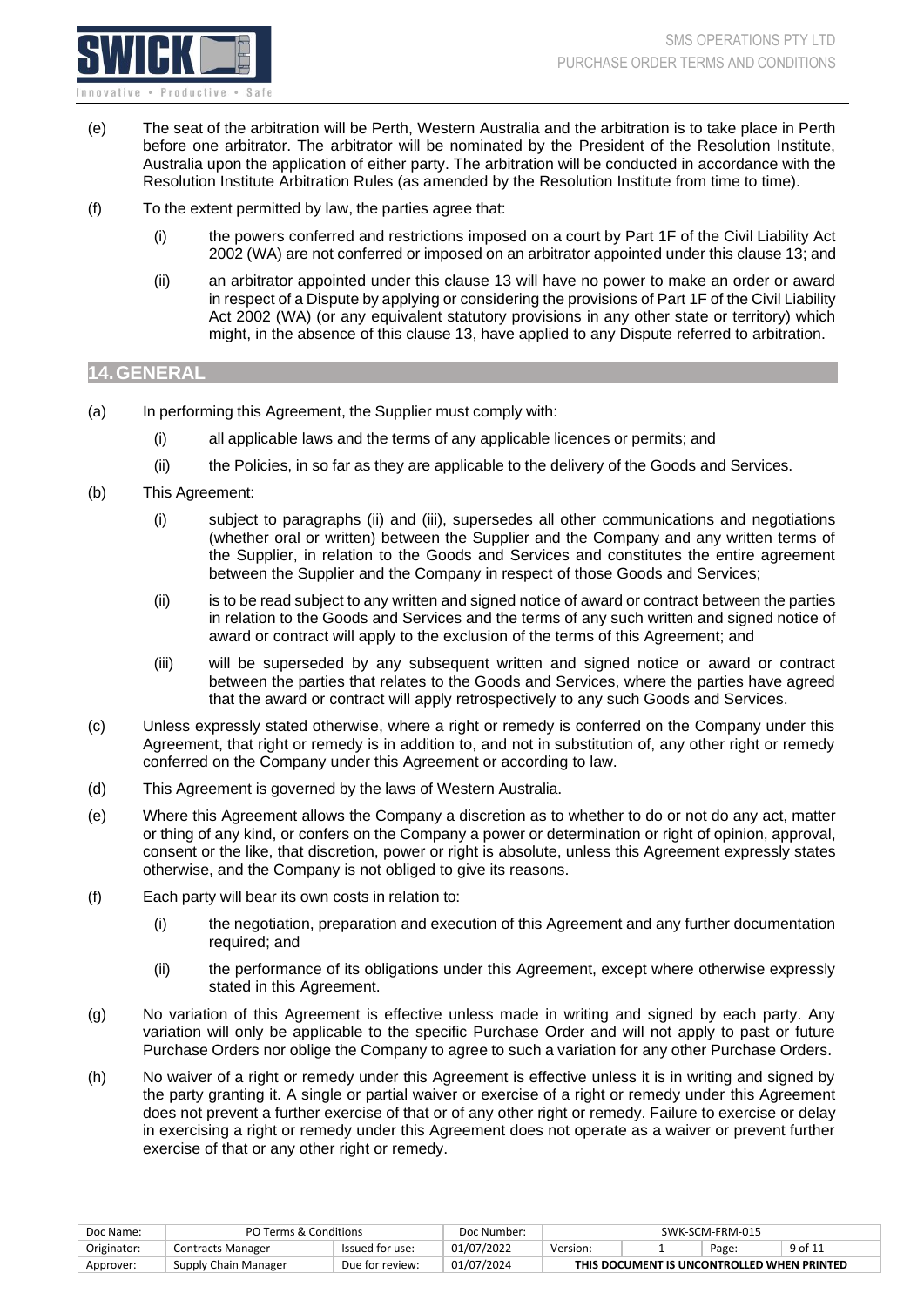

- (i) Any provision of this Agreement which is void or unenforceable is to be read down or severed to the extent it is possible to do so without affecting the validity or enforceability of this Agreement. The invalidity or enforceability of one or more of the provisions of this Agreement will not invalidate, or render unenforceable, the remaining provisions of this Agreement.
- (j) Nothing in this Agreement constitutes a joint venture, agency, partnership or other fiduciary relationship between the parties. The Supplier is an independent contractor and not an employee or agent of the Company.

#### <span id="page-9-0"></span>**15.MODERN SLAVERY AND WHISTLEBLOWING**

- (a) Supplier acknowledges that the Company is committed to respecting and supporting human rights nationally and internationally and is subject to the Modern Slavery Act 2018 (Cth) and other similar legislation.
- (b) Supplier warrants it will:
	- (i) comply with all applicable laws, statutes, and regulations in force from time-to-time supporting human rights, including without limitation the Modern Slavery Act 2018 (Cth); and
	- (ii) take all reasonable steps to ensure that no breach of human rights occurs in the provision of services, either directly by the Company or by any person used by the Company in connection with the services.
	- (iii) Supplier agrees to provide reasonable assistance to the Company in support of its compliance with the Modern Slavery Act 2018 (Cth) and other similar legislation including without limitation by:
- (c) promptly providing the Company with such information as the Company may reasonably request to demonstrate supplier meeting of the warranties in clause (15b) above; and promptly notifying the Company of any breach or suspected breach of human rights connected to either (ii) the Supplier provision of or the Company receipt of services.
- (d) Clause (15) survives termination or expiry of this agreement and shall continue for 18 months after termination or expiry of this agreement.
- (e) The Company's Whistleblower Policy encourages anyone or any organisation to report breaches or instances of alleged misconduct by or connected to the Company. Reports can be made anonymously.

# <span id="page-9-1"></span>**16.INTERPRETATION**

- (a) In this Agreement:
	- Agreement has the meaning given in clause [1\(a\).](#page-2-2)
	- Business Day means any day other than a Saturday, Sunday or public holiday in Perth, Western Australia.
	- Company means SMS OPERATIONS PTY LTD ABN 28 008 736 543.
	- Defect has the meaning given in clause [2\(b\).](#page-2-3)
	- Delivery Date means the date referenced as "Required By" in the Purchase Order, as extended by the Company under clause [5\(e\).](#page-4-1)
	- Delivery Point means the Company's site or premises specified in the Purchase Order or otherwise agreed between the parties.
	- Goods means the goods described or referred to in the Purchase Order, if any.
	- Personnel means the employees, agents, contractors, or subcontractors of a party (but the Company's "Personnel" do not include the Supplier or the Supplier's "Personnel").
	- Policies means all policies and procedures of the Company notified by the Company to the Supplier from time to time, as updated by the Company from time to time.
	- PPSA means the Personal Property Securities Act 2009 (Cth).
	- Price means the price set out in the Purchase Order or otherwise agreed by the parties, which is exclusive of GST.
	- Purchase Order means a purchase order issued by the Company for the Goods and Services.
	- Security Interests means a mortgage, caveat, charge, lien, pledge, security, interest, title retention arrangement, preferential right, trust arrangement, encumbrance, contractual right of set off, any security arrangement in favour of any person or any security arrangement which is deemed to be a security interest for the purposes of the PPSA.

| Doc Name:   | PO Terms & Conditions |                 | Doc Number: | SWK-SCM-FRM-015                            |  |  |  |  |  |
|-------------|-----------------------|-----------------|-------------|--------------------------------------------|--|--|--|--|--|
| Originator: | Contracts Manager     | Issued for use: | 01/07/2022  | 10 of 11<br>Page<br>Version:               |  |  |  |  |  |
| Approver:   | Supply Chain Manager  | Due for review: | 01/07/2024  | THIS DOCUMENT IS UNCONTROLLED WHEN PRINTED |  |  |  |  |  |